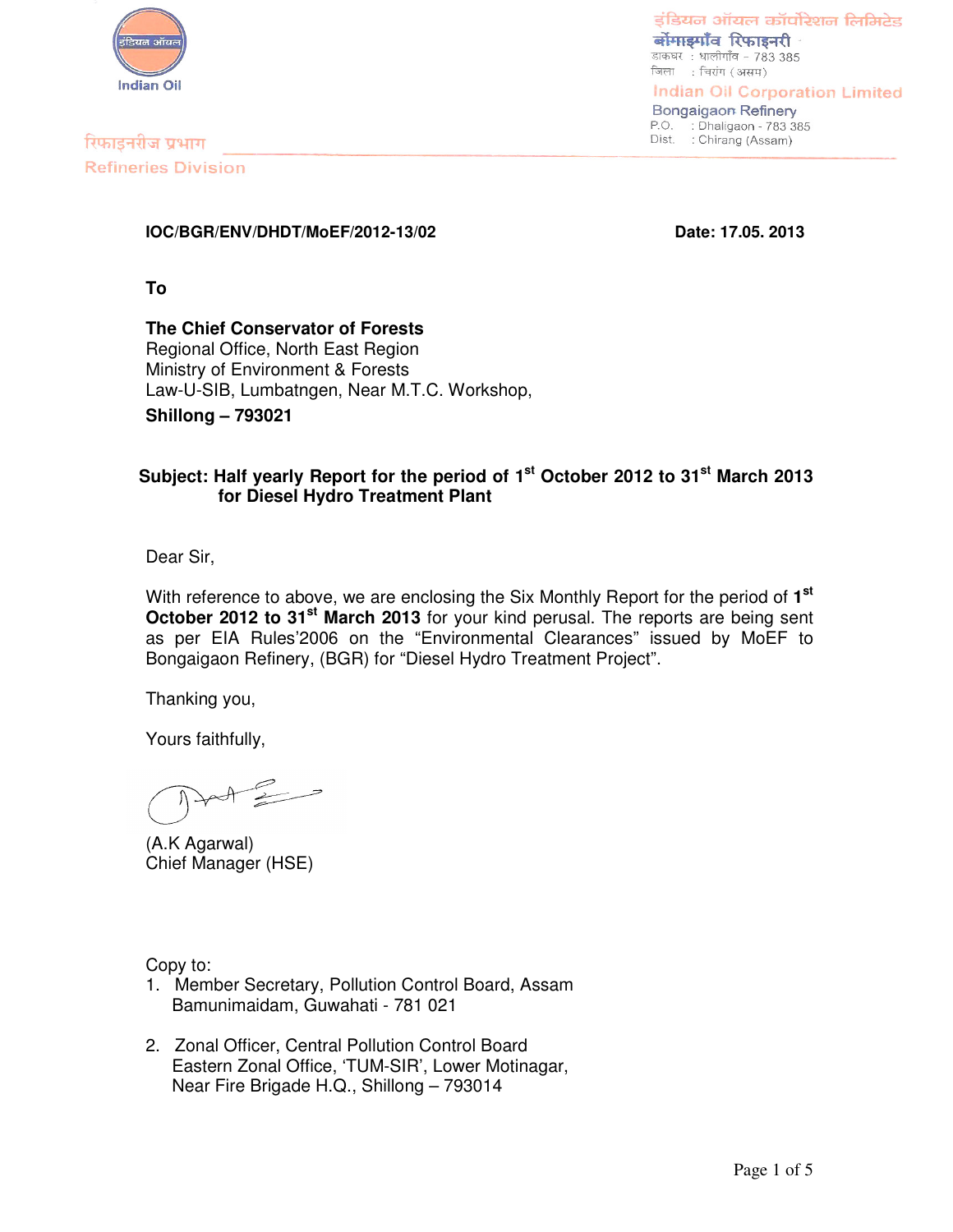# **Hydro-treatment Project,**

MoEF letter No. J.11011/78/2001-IA-II (I) dated 25/06/2002. Renewal of "Environment Clearance" by MoEF on 01.05.2006

#### **Six Monthly Status Report for the period: (1 st October, 2012 to 31 st March, 2013)**

| S <sub>N</sub> | <b>Specific Conditions</b>                                                                                                                                                                                                                                                                                                                                                                                                                                                                                                                                                                                                                                                  | <b>Compliance Status</b>                                                                                                                                                                                                                                                                                                                                        |
|----------------|-----------------------------------------------------------------------------------------------------------------------------------------------------------------------------------------------------------------------------------------------------------------------------------------------------------------------------------------------------------------------------------------------------------------------------------------------------------------------------------------------------------------------------------------------------------------------------------------------------------------------------------------------------------------------------|-----------------------------------------------------------------------------------------------------------------------------------------------------------------------------------------------------------------------------------------------------------------------------------------------------------------------------------------------------------------|
| j.             | The company must comply with conditions and<br>safeguards stipulated by the Ministry while granting<br>environmental clearance to the refinery expansion                                                                                                                                                                                                                                                                                                                                                                                                                                                                                                                    | All conditions of the clearance were complied and<br>verified by statutory agencies time to time.                                                                                                                                                                                                                                                               |
|                | project expansion project vide Ministry's OM No. J-<br>11011/24/90-IA II (I) dated 3rd June 1991                                                                                                                                                                                                                                                                                                                                                                                                                                                                                                                                                                            | (Please Refer to compliance report of Refinery<br>Expansion project.)                                                                                                                                                                                                                                                                                           |
| ij.            | A comprehensive risk assessment study for the<br>complex must be undertaken and report submitted to<br>the Ministry before commissioning of the Diesel hydro-                                                                                                                                                                                                                                                                                                                                                                                                                                                                                                               | Rapid Risk Analysis (RRA) was carried by M/s EIL,<br>New Delhi. Final report was submitted by EIL in<br>September'2006.                                                                                                                                                                                                                                         |
|                | treatment project.                                                                                                                                                                                                                                                                                                                                                                                                                                                                                                                                                                                                                                                          | RRA report is already submitted to your good office<br>vide our letter No. BRPL/ENV/MS-MAX/06-07/03<br>dated 08.11.2006.                                                                                                                                                                                                                                        |
|                |                                                                                                                                                                                                                                                                                                                                                                                                                                                                                                                                                                                                                                                                             | 2. HAZOP study for DHDT, Sulfur Block, HGU & OSBL<br>Utilities & Off-sites area completed & report<br>submitted by consultant, (EIL) & the HAZOP<br>recommendations implemented.                                                                                                                                                                                |
|                |                                                                                                                                                                                                                                                                                                                                                                                                                                                                                                                                                                                                                                                                             | 3. Comprehensive Risk Assessment was completed by<br>M/s Chilworth Technology Pvt. Ltd. New Delhi and<br>final report was submitted on 11.10.2010.                                                                                                                                                                                                              |
| iii            | The company must formulate and firm up<br>a<br>scheme/action plan for handling the oily sludge which is<br>presently being disposed off into the oil sludge lagoon.<br>The firmed up plan must be submitted to the Ministry<br>within one year.                                                                                                                                                                                                                                                                                                                                                                                                                             | As a measure of Hazardous Waste Management, M/s<br>Balmer Lawrie & Co. Limited was awarded the<br>contract of oily sludge processing along with bio-<br>remediation of residual solids . The party is carrying<br>out the processing of oily sludge from sludge lagoons.<br>About 15265 KL Oily Sludge has been processed till<br>31 <sup>st</sup> March, 2013. |
| iv             | The project proponent shall also comply with all the<br>environmental protection measures to mitigate the risks<br>including the following:                                                                                                                                                                                                                                                                                                                                                                                                                                                                                                                                 | Taken care of all the environmental protection<br>measures and safeguards recommended in the EMP<br>and risk analysis report and also revised CPCB<br>guidelines etc. in design stage itself.                                                                                                                                                                   |
| v              | a. Provision of double mechanical seal for the pumps<br>handling H2S to reduce the frequency of failure                                                                                                                                                                                                                                                                                                                                                                                                                                                                                                                                                                     | Taken care of in design stage & available in process<br>data sheets of respective pumps in BDEPs.                                                                                                                                                                                                                                                               |
|                | <b>b</b> . Provision of adequate no. of $H_2S$ detector (s) in<br>appropriate locations of the plant for early detection of<br>the leak so that the release duration and hence the                                                                                                                                                                                                                                                                                                                                                                                                                                                                                          | Following no. of $H_2S$ detectors along with HC/ $H_2$<br>detectors provided in various process units under<br>DHDT project.                                                                                                                                                                                                                                    |
|                | hazardous consequence is reduced.                                                                                                                                                                                                                                                                                                                                                                                                                                                                                                                                                                                                                                           | DHDT: $(HC = 7, H2S = 5, H2 = 3)$<br>$HGU$ : (HC = 10, CO = 4, H <sub>2</sub> = 4)                                                                                                                                                                                                                                                                              |
|                |                                                                                                                                                                                                                                                                                                                                                                                                                                                                                                                                                                                                                                                                             | $ARU$ : $(H_2S = 6$ & HC=1)                                                                                                                                                                                                                                                                                                                                     |
|                |                                                                                                                                                                                                                                                                                                                                                                                                                                                                                                                                                                                                                                                                             | SWSU: (H <sub>2</sub> S=5 & HC=1)<br>SRU : $(H_2S=12, HC=3 & H_2=2)$                                                                                                                                                                                                                                                                                            |
|                | c. Provision of emergency stop button for rich amine<br>group in the control room to stop the pump.                                                                                                                                                                                                                                                                                                                                                                                                                                                                                                                                                                         | Taken care of in design stage & indicated in<br>respective P&IDs.                                                                                                                                                                                                                                                                                               |
| vi             | Government of Assam (Dept. of Forest and Wildlife),<br>must prepare a contingency plan to mitigate the<br>adverse impact of the increased human activities on<br>the wildlife habitat around the refinery, mainly w.r.t.<br>Golden Langur. Funds for implementing mitigation<br>strategies should be provided by the company. The<br>refinery should also arrange to provide free gas to the<br>villagers residing within Kakijana reserved forests as<br>well as residents of Hapachara, Garegaon, Gorapara,<br>Rabhapura and Chitkagaon, so that felling of trees for<br>fuel wood is reduced .A comprehensive Action Taken<br>Repot should be submitted within one year. | BGR requested to MoEF for exemption of these<br>conditions vide letter no. ENV/STAT/01/01 dated<br>31.07.2002.                                                                                                                                                                                                                                                  |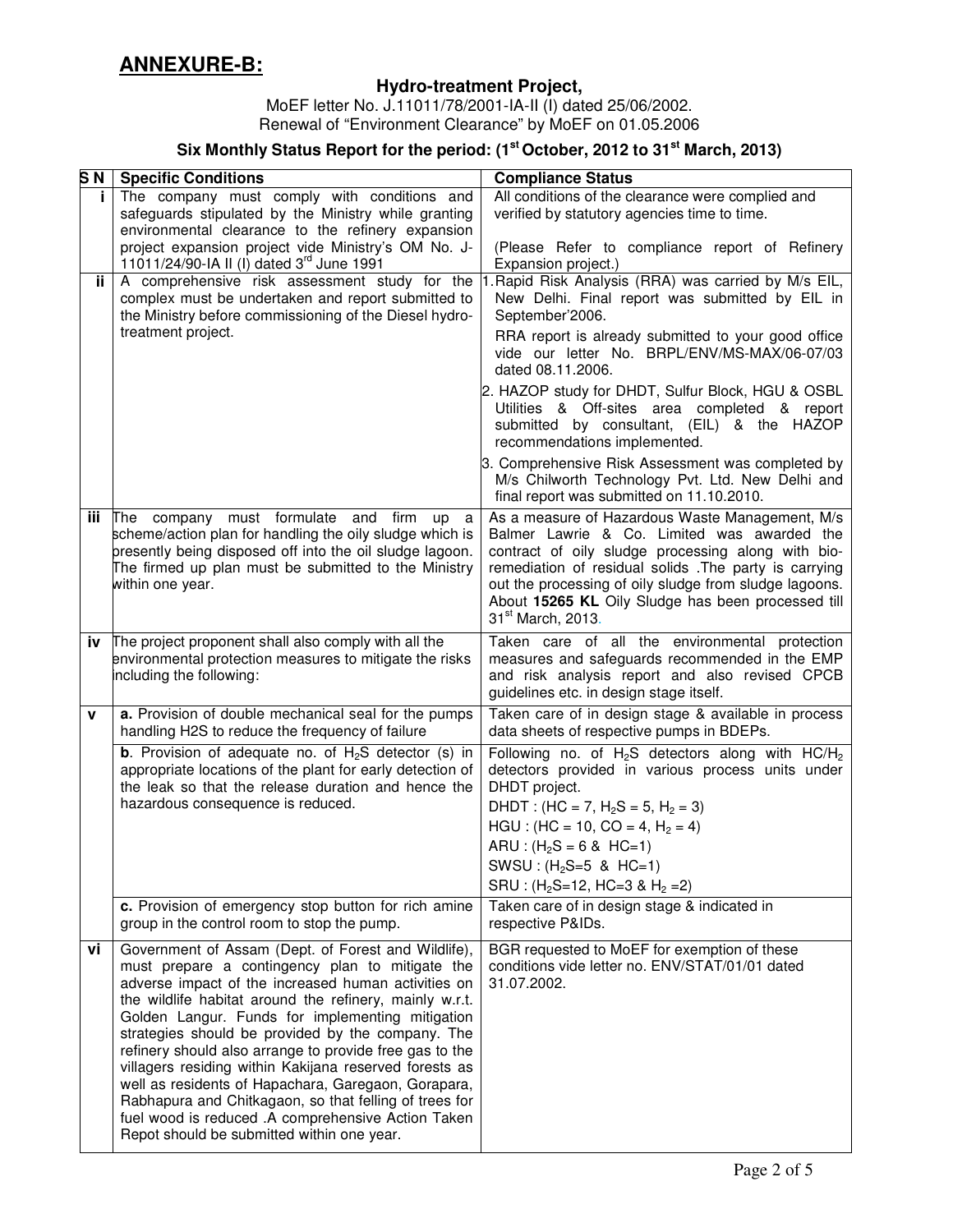| ${\bf S}$<br>N | <b>General Conditions</b>                                                                                                                                                                                                                                                                                                                                                                           | <b>Compliance Status</b>                                                                                                                                                                                                                                                                             |  |
|----------------|-----------------------------------------------------------------------------------------------------------------------------------------------------------------------------------------------------------------------------------------------------------------------------------------------------------------------------------------------------------------------------------------------------|------------------------------------------------------------------------------------------------------------------------------------------------------------------------------------------------------------------------------------------------------------------------------------------------------|--|
| i.             | The project authority must adhere to<br>the<br>stipulations made by Assam State Pollution<br>Control Board and State Government.                                                                                                                                                                                                                                                                    | Stipulations made in the environmental clearance of<br>the project are being addressed during detailed<br>engineering also. The same has been addressed in<br>the Basic Engineering Design Package, wherever<br>applicable.                                                                          |  |
| ij.            | No expansion or modification of the plant should<br>be carried out without prior approval of this<br>Ministry.                                                                                                                                                                                                                                                                                      | Noted                                                                                                                                                                                                                                                                                                |  |
| iii            | Handling,<br>manufacturing,<br>storage<br>and<br>transportation of hazardous chemicals should be<br>carried out in accordance with the Manufacturing,<br>storage and transportation of hazardous chemicals<br>Rules, 1989, as amended in 1991. Permission<br>from State and Central nodal agencies in this<br>regard must be obtained.                                                              | Noted                                                                                                                                                                                                                                                                                                |  |
| iv             | Hazardous wastes, if any, must be handled and<br>disposed as per Hazardous waste (Management<br>and handling) Rules, 2000. Authorization from<br>State Pollution Control Board in this regard must<br>be obtained.                                                                                                                                                                                  | Noted<br>Authorisation for handling and management of<br>Hazardous Waste is accorded by SPCB, Assam<br>under the Hazardous Wastes (Management,<br>Handling and Trans boundary Movement) Rules,<br>2008.                                                                                              |  |
| $\mathbf V$    | Adequate provisions for infrastructure facilities<br>such as water supply, fuel, sanitation etc. should<br>be ensured for construction workers during the<br>construction phase so as to avoid felling of trees<br>and pollution of water and the surrounding.                                                                                                                                      | Infrastructure facilities like water supply, food<br>canteen, sanitation are being provided phase wise<br>to construction workers                                                                                                                                                                    |  |
| vi             | The overall noise levels in and around the plant<br>area should be kept well within the standards (85<br>dBA) by providing noise control measures<br>including acoustic hoods, silencers, enclosures<br>etc, on all sources of noise generation. The<br>ambient noise levels should conform to the<br>standards prescribed under EPA Rules, 1989 viz.<br>75 dBA (day time) and 70 dBA (night time). | (a) Taken care of in design stage and<br>mentioned in process data sheets for<br>various equipments wherever applicable in<br>BDEPs.<br>(b) All precautionary measures are taken at the<br>construction site to control the noise level &<br>present activities do not generate noise of<br>high db. |  |
| vii            | Occupational health Surveillance of the workers<br>should be done on a regular basis and records<br>maintained.                                                                                                                                                                                                                                                                                     | Contractors have been advised to carry out periodic<br>health check-up of workers under their control.                                                                                                                                                                                               |  |
| S<br>N         | <b>General Conditions</b>                                                                                                                                                                                                                                                                                                                                                                           | <b>Compliance Status</b>                                                                                                                                                                                                                                                                             |  |
| viii           | A separate environmental management cell with full<br>fledged laboratory facilities to carry out various<br>management and monitoring functions should be set<br>up under the control of Senior Executive.                                                                                                                                                                                          | BGR is already having a separate environmental<br>management cell and full fledged laboratory to carry-<br>out environmental management and monitoring<br>functions.<br>Environment Laboratory of BGR is accredited by<br>NABL.                                                                      |  |
| ix             | The funds earmarked for the environmental<br>protection measures should be reported to this<br>Ministry and SPCB.                                                                                                                                                                                                                                                                                   | Noted                                                                                                                                                                                                                                                                                                |  |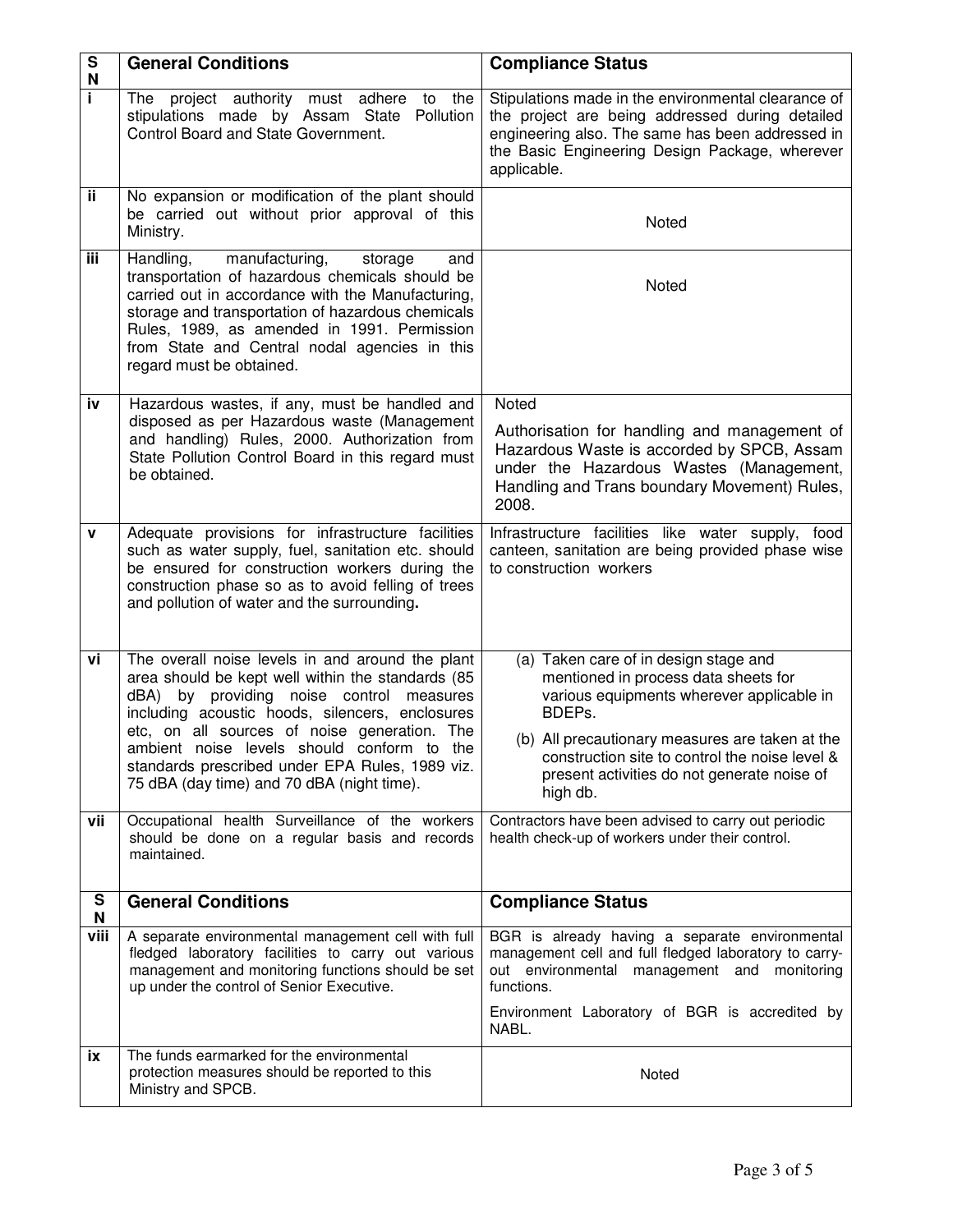| X         | Six monthly status report on the project vis-a-vis<br>Implementation of environmental measures should<br>be submitted to this Ministry (Regional Office,<br>Shillong/ CPCB/ SPCB).                                                                                                                                                                                                                                                                                                                                                                                                                                                                                                                 |  | Complied                                                                                                                                                                                                                                   |  |  |
|-----------|----------------------------------------------------------------------------------------------------------------------------------------------------------------------------------------------------------------------------------------------------------------------------------------------------------------------------------------------------------------------------------------------------------------------------------------------------------------------------------------------------------------------------------------------------------------------------------------------------------------------------------------------------------------------------------------------------|--|--------------------------------------------------------------------------------------------------------------------------------------------------------------------------------------------------------------------------------------------|--|--|
| хi        | The project proponent should advertise in at least<br>two local newspapers widely circulated in the region<br>around the project, one of which shall be in the<br>vernacular language of the locality concerned<br>informing that the project has been accorded<br>environmental clearance by the Ministry and copies<br>of the clearance letter are available with State<br>Pollution Control Board/Committee and may also be<br>seen at Website of the Ministry and Forests at<br>http://envfor.nic.in The advertisement should be<br>made within 7 days from the date of issue of the<br>clearance letter and a copy of the same should<br>forwarded to Ministry's Regional Office at Shillong. |  | Complied.                                                                                                                                                                                                                                  |  |  |
| xii       | The Project Authorities should inform the Regional<br>Office as well as the Ministry the date of financial<br>closer and final approval of the project by the<br>concerned<br>authorities and the date of land<br>development work.                                                                                                                                                                                                                                                                                                                                                                                                                                                                |  | Board of Directors of the Company has approved<br>revised cost estimate of Rs.1646.39 crores (original<br>approved cost is Rs. 1431.91 crores) for this project<br>on 28th May, 2008.<br>Closure shall be intimated in due course of time. |  |  |
| S.<br>No. | CONDITIONS (As given in concurrence to changes in Env. Clearance dated May 1, 2006)                                                                                                                                                                                                                                                                                                                                                                                                                                                                                                                                                                                                                |  |                                                                                                                                                                                                                                            |  |  |
| i         | The total $SO_2$ emission level from the unit after the<br>proposed up gradation shall not exceed 40 kg/MT of the<br>feed.                                                                                                                                                                                                                                                                                                                                                                                                                                                                                                                                                                         |  | SRU is under stabilization                                                                                                                                                                                                                 |  |  |
| ii.       | The company shall comply with the revised standards of<br>$NOx$ emission.                                                                                                                                                                                                                                                                                                                                                                                                                                                                                                                                                                                                                          |  | Complied.                                                                                                                                                                                                                                  |  |  |
| iii       | The total effluent generation shall not exceed 7.9 m <sup>3</sup> /hr.<br>The fresh water consumption shall not exceed 275 m <sup>3</sup> /hr.                                                                                                                                                                                                                                                                                                                                                                                                                                                                                                                                                     |  |                                                                                                                                                                                                                                            |  |  |
| iv        | No further modernization of project shall be carried out<br>without prior permission of this Ministry.                                                                                                                                                                                                                                                                                                                                                                                                                                                                                                                                                                                             |  | Noted                                                                                                                                                                                                                                      |  |  |
| v         | The company shall comply with the conditions stipulated<br>in the clearance order of even no. dated 25 <sup>th</sup> June, 2002.                                                                                                                                                                                                                                                                                                                                                                                                                                                                                                                                                                   |  | Complied                                                                                                                                                                                                                                   |  |  |
| vi        | The company shall carry out a comprehensive risk<br>assessment study and a copy submitted to the Ministry<br>before commissioning of the Diesel Hydro Treatment<br>Project.                                                                                                                                                                                                                                                                                                                                                                                                                                                                                                                        |  | Comprehensive<br>Risk<br>Assessment<br>was<br>completed by M/s Chilworth Technology Pvt.<br>Ltd., New<br>Delhi<br>and<br>Final<br>report<br>was<br>submitted on 11.10.2010.                                                                |  |  |